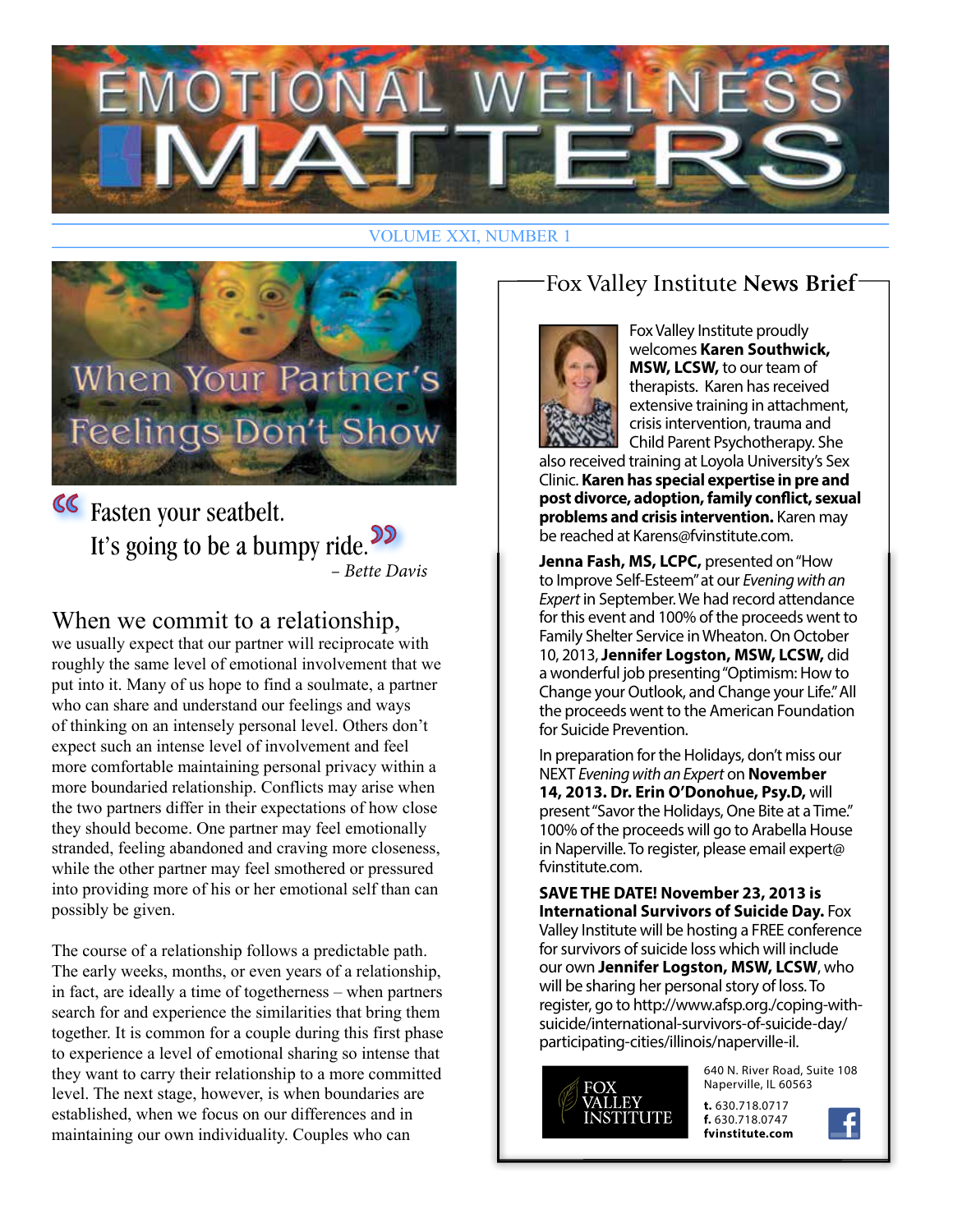negotiate their way through both of these stages are in the process of moving toward a successful long-term commitment. Both of the initial stages typify a good relationship – the coming together phase, followed by the firming up of our own identities within the relationship. A solid relationship is one in which feelings can be readily expressed and shared while each of the partners is able to experience a sense of their own identities.

All too often, however, there is a discrepancy between the two partners in terms of how much of their emotional life they make available to the other. When one partner is able to share emotionally and the other is not, it is usually the emotionally available one who feels more pain. Take the classic example of a couple who have an intense courtship. One partner lavishes the other with flowers, expensive dinners out, and intimate phone calls. Sweetness fills the air and it feels like a dream come true. You have finally met "the one" you had always hoped to meet. But then, almost as quickly as it began, your partner fails to reciprocate when it comes to sharing emotional feelings. Dating comes to a stop, voicemail messages are not answered, and it's over. There is no fight. There is no discussion about why things are coming to an end.

After you accept that it's over, you struggle to make sense of the relationship and notice that the focus was always on you, and that's why it felt so good. In fact, your partner knew a great deal about you, but you knew virtually nothing about him or her. You confused flattery and attention with emotional involvement. You may finally realize that your partner was unable to connect with you or anyone on an emotional level. He or she was an expert at luring people in, but had no ability to sustain an emotionally available relationship over time. It is a painful ride, but you can learn a valuable lesson from it – that relationships entail reciprocal self-disclosure and sharing. The next time, you'll have the wisdom to know this before being drawn in.



There are many other examples of partners who are emotionally unavailable. Consider a few of them –

1. Some people seem to live to do things, the more exciting the better. They are *adventure seekers*. There's always one more trip to take, one more skydive, one more mountain to climb. These people get their attention from their conquests, and not by making themselves vulnerable within an emotional attachment.

*2. Beautiful people*, unfortunately, sometimes grew up with the message that their looks are everything. They may have difficulty engaging in the mutuality of a sharing relationship because they have learned to search for gratification elsewhere. Time may change this, however.

*3. Addicts* are attracted to a number of different objects (alcohol, drugs, work, food, television, shopping, gambling, sex...), and may not be able to sustain an emotional relationship – not with you, anyway.

4. Some partners are more influenced by their *overinvolved parent* than they are with you. You may be seen as an appendage to the primary relationship – which is with the parent.

5. To the *intellectualizer*, emotions are turbulent and unpredictable. Everything has to analyzed, quantified and categorized. Control is everything. Sharing feelings within a relationship is seen as dangerous folly.

6. A relationship with a person suffering from *narcissistic personality disorder* is one-sided, in favor of the narcissist. They have a sense of grandiosity, a sense of entitlement, and a lack of empathy – so that they are more interested in self-love than love based on mutual sharing.

7. The *keeper of secrets* probably has some strong boundaries – or walls – in place, and is unable to engage in an emotionally available relationship. If your partner has a private life from which you are excluded, there are probably serious trust issues which undermine the success of a sharing commitment.

#### Working on Emotional Availability

**Emotional availability** refers to the ability of a person to share feelings with another person. In order for this to happen, a person needs to be in touch with her own emotions and able to define them. This person would

**This newsletter is intended to offer general information only and recognizes that individual issues may differ from these broad guidelines. Personal issues should be addressed within a therapeutic context with a professional familiar with the details of the problems. ©2013 Simmonds Publications: 5580 La Jolla Blvd., •306, La Jolla, CA 92037 Website ~ www.emotionalwellness.com**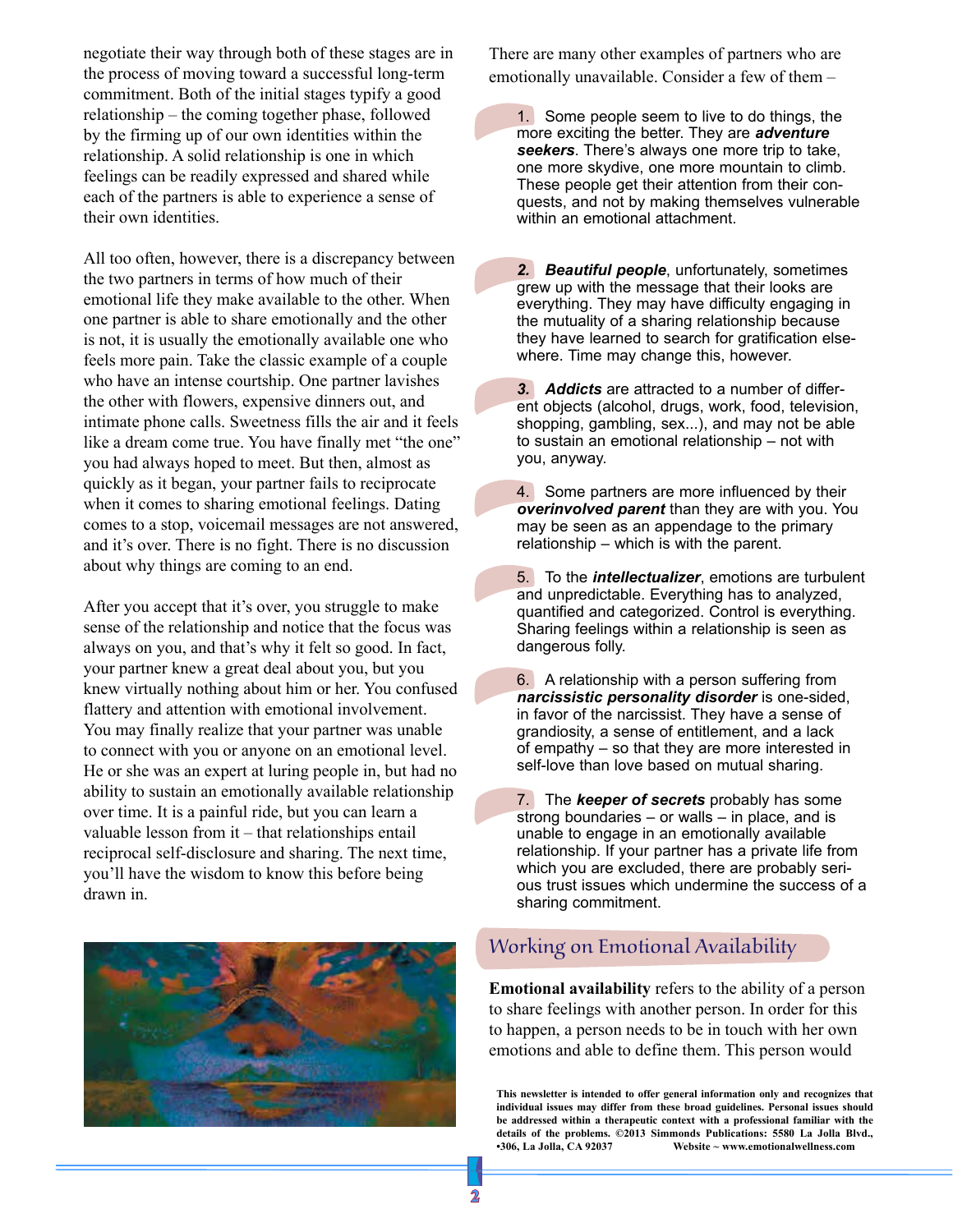have a good working knowledge of her own feelings and be able to identify when she feels angry, afraid, hurt, sad, happy, or content. Furthermore, the person needs to be able to read these feelings in other people. When these factors are missing, it is impossible for two people to experience an emotionally available relationship. Since people connect through their feelings, one who is out of touch with the emotional realm leads a lonely and isolated life, unable to engage in the processes of nurturance and trust that can be found within a healthier relationship. Fortunately, this condition is correctable.

We learn about emotions starting in childhood, and we continually refine our relationship with our emotions throughout our lives. We learn subtler versions of our basic childhood emotions during adulthood. We learn how to define them, how to categorize them, and how to express them appropriately throughout our development.

**An Exercise:** If you (or your partner) feel that you need some work in developing your familiarity with your emotions, you might try the following –

*Throughout the day, keep a record of anytime you feel a certain emotion. Keep your list of emotions simple (e.g., "glad," "sad," "mad" or "bad – afraid or guilty"). Anytime you feel one of these emotions, identify the time of day, the emotion you're feeling, and the circumstances surrounding the emotion (i.e.,*  what was going on when you felt the emotion). Later, *with your partner, a trusted friend, or your therapist, go through your list and share what you've written down. First identify what was going on when you felt a certain emotion. Try to understand why the event led to this emotion. Next, describe how the emotion feels within your body. Finally, after you have completed your list, talk about how it feels to share your emotional feelings with another person.* 

In addition to becoming familiar with your emotions, there are three other elements that are related to developing the capacity to be emotionally available –

Good Self-Esteem - The messages we have heard from other people throughout our lives – but especially during childhood when we are most vulnerable to the impact of these messages – have a profound influence on how we see ourselves. If people tell us that we have negative qualities, we eventually internalize this message and begin to see ourselves in a negative light. On the other hand, if we are treated with high regard from others as we grow up, we can develop positive

self-esteem. People with good self-esteem value themselves, are confident in expressing themselves, and can engage in healthy reciprocal relationships with other people. Positive self-esteem allows a person to treat other people with high regard and to value the accomplishments and achievements of other people without feeling threatened. People with positive selfesteem like themselves, and, in turn, can like other people as well. They can make themselves emotionally available to another person.

Healthy Boundaries – Good boundaries show that you respect the individuality, personal space and privacy of other people – as well as your own. This ability, again, is developed most strongly in childhood, but is refined throughout our lives. People with poor boundaries intrude into the lives of others so that other people don't feel safe around them. They gossip, reveal secrets, meddle into the private affairs of others, and, in general, fail to show respect for the dignity of other people – as well as themselves. People who grew up in households with poor boundaries have never been able to develop a sense of their own individuality or a sense of separation from their family members, so in adulthood they have difficulty honoring another person's space. A person with porous boundaries may be emotionally unavailable because, in a sense, they are too available – so available, in fact, that they lack a clear sense of who they are. In order to be emotionally available to another person, you need a good sense of your own self that you protect. When you have good boundaries, you are able to protect the healthiest parts of both yourself and your partner.

The Ability to Trust  $-$  One of the core attributes we develop from the families we grow up in is a sense of safety. When we feel safe, we are able to trust in the world. But when we feel abandoned, rejected, or controlled, trust can become an issue for us in later relationships. And when our ability to trust is damaged, we may feel safer by walling ourselves off from our partner – and thus become emotionally unavailable. Trust is a deep issue that requires exploration and understanding, as well as some courage when we are finally ready to attempt to trust other people. The development of trust can be facilitated by working with a professional therapist in a setting that feels safe, and it may be a necessary step in making yourself emotionally available to your partner. When a person makes a commitment to us in a relationship, we owe that person respect – and that means making ourselves emotionally available to those who love us.